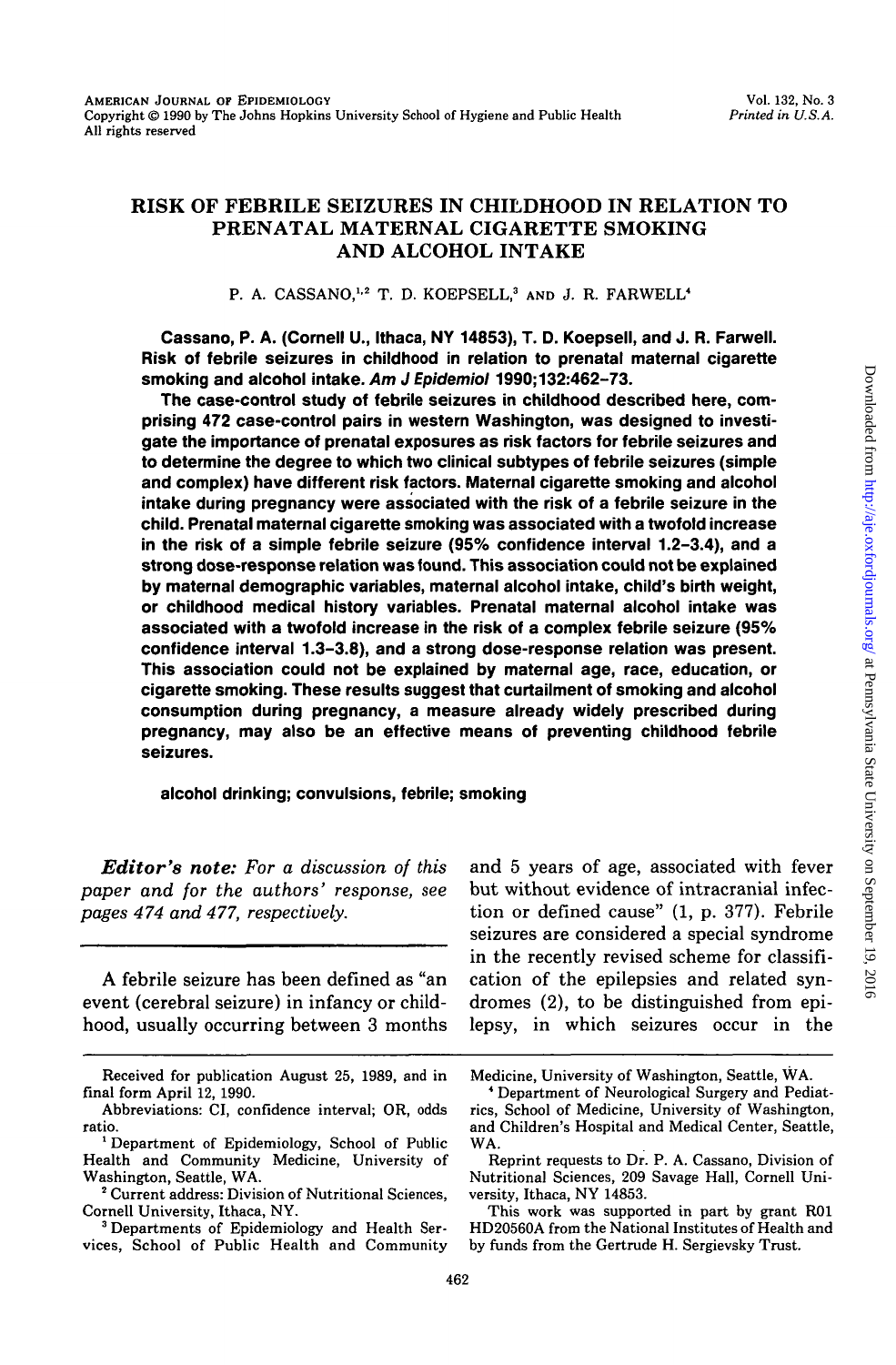absence of fever. Febrile seizures are the most common type of seizures in childhood, affecting 2-4 percent of children under 5 years of age (3-5). For the majority of affected children, a febrile seizure is a benign event, although certainly frightening for those who witness it. Approximately 30 percent of children with febrile seizures experience one or more recurrences during subsequent bouts of fever (6, 7). For a few children, febrile seizures are associated with an increased risk of developing epilepsy in later life, although this elevation in risk is not uniform and depends on several factors including the clinical features of the febrile seizure, the family history of afebrile seizures, and the presence of preexisting neurologic deficits (6, 8).

Despite the frequency of febrile seizures, relatively little is known about whether there are factors that predispose certain children to convulse with fever. The agespecific incidence rates show a consistent pattern across studies. The age period of highest risk is 6 months to 3 years, with a peak in incidence in the second year of life (3-5). Some studies report an increase in the risk of febrile seizures in males, with relative risk estimates ranging from 1.2 to 1.7 (4, 7). Other studies have reported little difference in the risk by sex (3, 4, 9), and one study found an excess risk in black males only (8). Generally, information available on the effects of race (6, 7) and socioeconomic status (5) suggests relatively little variation in risk according to these factors.

For the purpose of making treatment decisions and in quantifying the risk of subsequent epilepsy in children who have experienced a febrile seizure, the event is often characterized as complex or simple. Most recent studies define complex febrile seizures as seizures which are prolonged (>15 minutes) or lateralized or which recur within 24 hours (5, 6, 9). Simple febrile seizures are defined as single, brief, generalized seizures. Although it is well known that complex and simple febrile seizures pose different long-term risks to the child,

there are few studies which examine whether the two types are etiologically distinct.

The case-control study of febrile seizures in childhood described here, comprising 472 case-control pairs, was designed to examine a variety of prenatal, perinatal, and postnatal events as possible risk factors for febrile seizures and to assess the degree to which risk factors for the two clinical subtypes of febrile seizures (simple and complex) are different. The analyses reported here focus on maternal smoking and alcohol consumption during pregnancy.

### MATERIALS AND METHODS

### *Identification of study subjects*

The present case-control study of febrile seizures was an outgrowth of a randomized trial of treatment of certain types of febrile seizures. The randomized trial sought to identify all children in the greater Seattle, Washington, area between 8 and 34 months of age who had experienced a febrile seizure. The surveillance system was based on the regular review of emergency room logs in 20 western Washington hospitals and referrals from area pediatricians. All children thus identified with febrile seizures were eligible to participate in the casecontrol study.

Children with febrile seizures who had experienced previous afebrile seizures or in whom another acute central nervous system disease (for example, encephalitis or meningitis) was present at the time of the index seizure were excluded from further study. Children were also ineligible if the mother did not speak English, the child was adopted or in foster care, or the child was not a resident of western Washington (for example, children of vacationing families).

Both complex and simple febrile seizure subtypes were considered. As in previous studies, a febrile seizure was defined as complex if it lasted more than 15 minutes, had lateralized onset, or was followed by another febrile seizure within 24 hours. Simple febrile seizures lacked all of these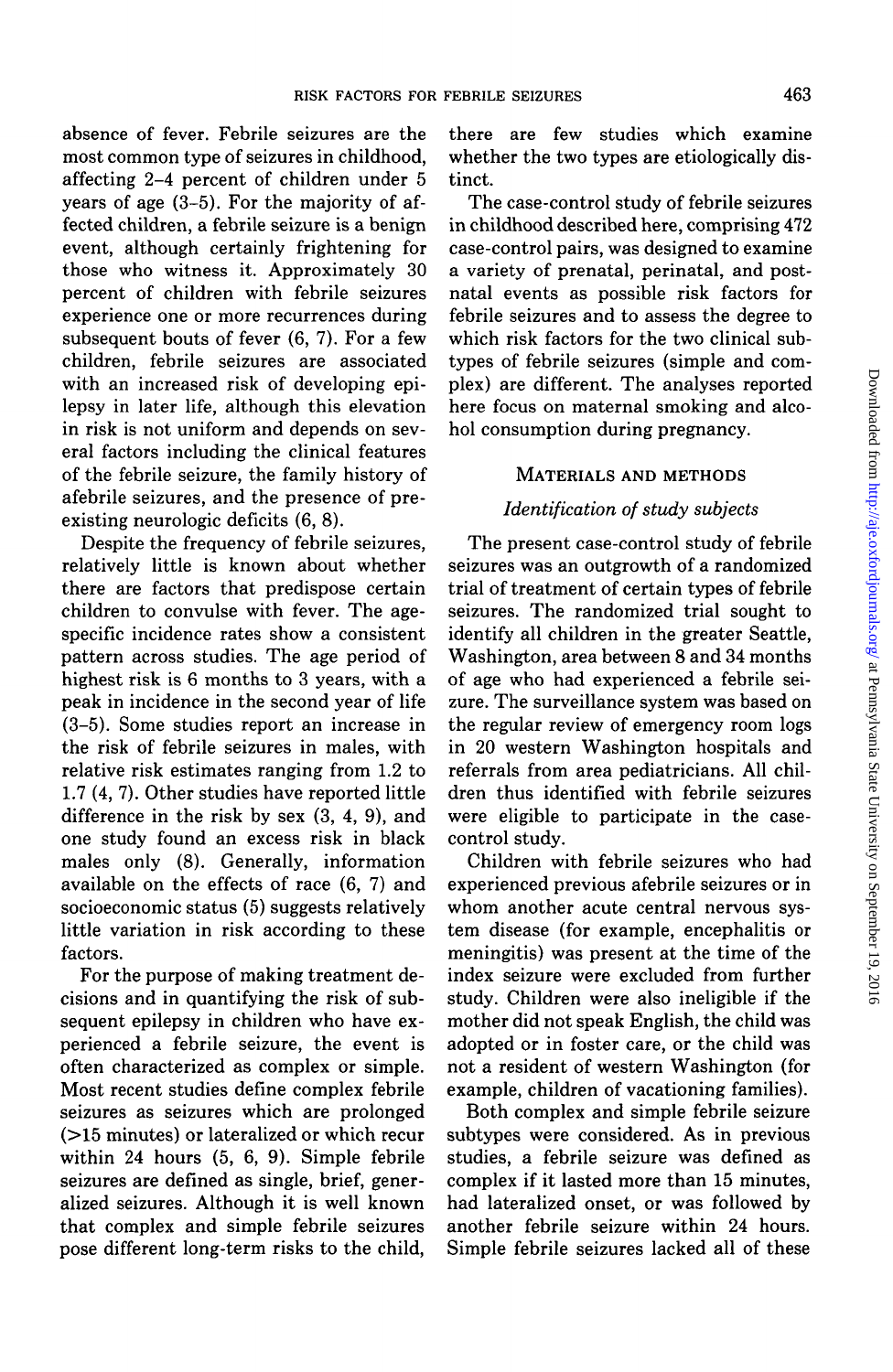characteristics. The simple febrile seizure group comprised children experiencing their first febrile seizure as well as children with a history of previous febrile seizures. In the analyses of these data, the distinction of interest was between the complex and simple febrile seizure groups, and although children may have had repeat febrile seizures before or after identification by the study, they were categorized into subtype on the basis of the characteristics of the first screened seizure event; thus, each child appears only once in the case group. Complex and repeat febrile seizure cases were enrolled between January 1, 1983, and January 31, 1985. First simple febrile seizure cases were enrolled between January 1,1984, and October 31,1985, with the exception of 16 who were enrolled in the first year of the study (January 1- December 31, 1983). The different enrollment periods for the two subtypes reflect changes in the level of study funding and an attempt to obtain similar numbers of cases of each subtype.

A matched control was chosen for each case from among infants born at the same hospital and within the same week as the case child. The first choice for a control was the child born closest in time to the case; if the first choice was unavailable, subsequent choices were made, in order, based on proximity to the case child's time of birth. Contact was attempted using the parent's name and address on the birth certificate. If a telephone number was not obtained through directory assistance and telephone book searches, a standard procedure was followed which called for several mailed contacts before the next control was chosen. This protocol was followed until a control was enrolled for each case born in Washington State.

Controls were ineligible for study participation if the child had had a febrile or afebrile seizure, had died sometime between birth and the time of our contact with the parents, had been given up for adoption, had a non-English-speaking mother, or was a twin or triplet to the matched case.

## *Data collection*

Data about each case and control were obtained from four sources: the initial and follow-up telephone interviews, the hospital medical record of labor and delivery, and the birth certificate. Regardless of how a subject was identified for enrollment in the study, the initial interview was conducted by telephone. For cases who were enrolled in both the randomized trial and the case-control study (24 percent of cases), the telephone interview was restricted to gathering information not already supplied by the parent during participation in the randomized trial. The telephone interview contained questions regarding pregnancy history, use of contraceptive methods, illnesses, medications, cigarette smoking and alcohol use during pregnancy, labor and delivery events, health and immunization history of the child, details of the last febrile illness (and, for cases, details of the seizure), race, occupation and educational level of the parents, and family history of neurologic diseases and febrile convulsions. For all subjects, a follow-up telephone call took place approximately 2 weeks after the initial interview. Its purpose was twofold: First, the interviewer asked additional questions about the family history of febrile seizures; second, a random selection of about one tenth of the questions asked in about one tenth of the questions asked in bility check. In addition, the hospital medbility check. In addition, the hospital med-<br>ical record of labor and delivery was abstracted at the hospital of birth, but these data are not considered the considered here because the because the because the because the because the because the cata are not considered nere because they contained no relevant information for the analyses presented (maternal smoking information was not added to Washington<br>State birth certificates until 1984).

### *Data analysis*

Since cases had been individually matched to controls, initial analyses used the ratio of discordant pairs for each characteristic as an estimate of the relative risk (10). The case groups were treated separately; that is, for each exposure, the rela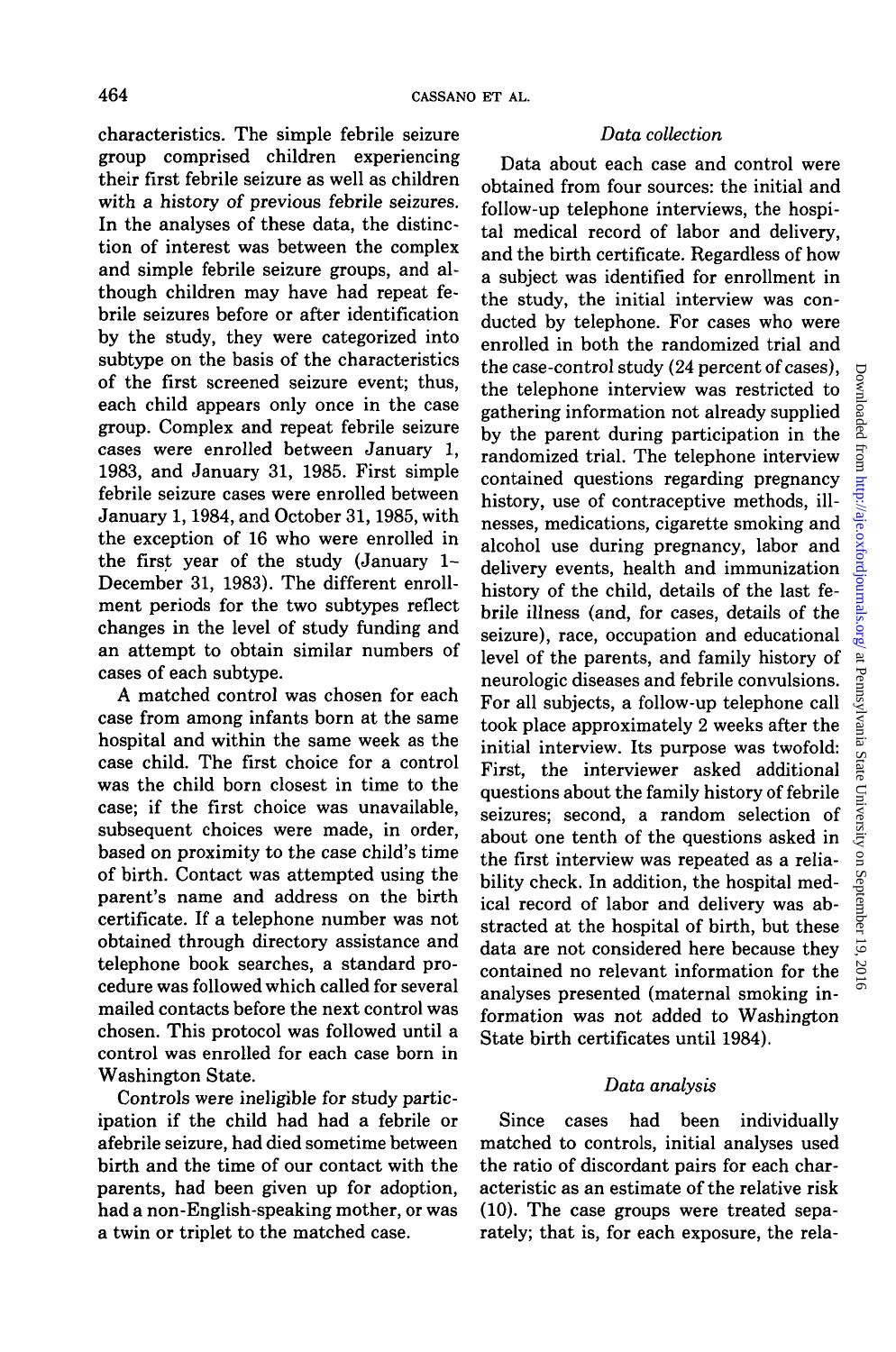tive risk of a simple febrile seizure was calculated separately from the relative risk of a complex febrile seizure. Multivariate techniques were used in the later stages of analysis to adjust for variables that were not matching factors. These analyses accounted for the matched design through use of the conditional logistic regression model (10, 11) and allowed for statistical adjustment of demographic factors which were seen to differ between cases and controls. This model also provided a convenient tool with which to assess the degree of interaction or effect modification between the various exposures and matching factors.

We also sought to evaluate differences in the constellation of risk factors for a complex versus a simple febrile seizure. In the conditional logistic regression model, an interaction term between the exposure of interest and a dummy variable to represent seizure subtype was added to the model. Controls were assigned the value of their matched case on the seizure subtype dummy variable. The test of whether the coefficient for the interaction term was statistically significantly different from zero provided a test of whether the effect of exposure differed by seizure subtype.

### **RESULTS**

## *Composition of the study sample*

Over both case subgroups and the entire enrollment period, 69 percent (528 of 770) of the eligible cases identified were enrolled in the study. The reasons for not enrolling the remaining 242 cases were as follows: 45 percent because the study was unable to contact them, 33 percent because of parental refusal, 4 percent because of physician refusal, and 18 percent for a variety of other reasons (almost half of these were cases who were overlooked in error).

Over the study period (January 1, 1983- October 31, 1985), the number of subjects with a febrile seizure who were deemed ineligible, comprising mainly children who were not 8-34 months of age when identified, was 147. A number of other possibly

eligible children *(n =* 94) were identified, but information on the event which came to the attention of the surveillance system was incomplete and the child's parents could not be contacted to obtain further details.

Of the 528 enrolled cases, 53 had been born outside of Washington State and therefore could not be matched to controls. For three cases, a matched control was not identified before the end of the data collection period. The 472 matched cases and the 56 unmatched cases were compared with regard to several variables. Among the unmatched cases, the fathers were slightly better educated (mean years of education, 14.9 (standard deviation, 2.8) vs. 14.0 (standard deviation, 2.4) and were more often employed (94.3 vs. 88.7 percent), while mothers were less often employed (28.6 vs. 51.2 percent). Aside from these differences, the matched and unmatched cases were similar with respect to the other variables considered, including racial distribution, prenatal maternal cigarette smoking and alcohol-drinking behaviors, seizure characteristics, and family history of epilepsy.

A total of 472 case-control pairs were available for the main study analyses. For 51.3 percent of the cases in the study (242 of 472), the first control identified through the birth certificate file was enrolled. For the majority of remaining cases, the second, third, or fourth control identified was enrolled (19.5, 11.7, and 8.3 percent of the cases, respectively). Out of 1,055 attempted contacts to identify controls, 33 were ineligible, 279 were not successfully contacted because no forwarding address was available, 37 parents verbally refused to participate, 234 did not respond to study letters, and 472 were enrolled in the study.

Cases and their matched controls were first compared with regard to demographic factors (table 1). For simplicity, the presentation of the distribution of cases and controls by race ignored the pair matching, but the comparisons of maternal and paternal age and years of education were based on paired *t* tests which accounted for the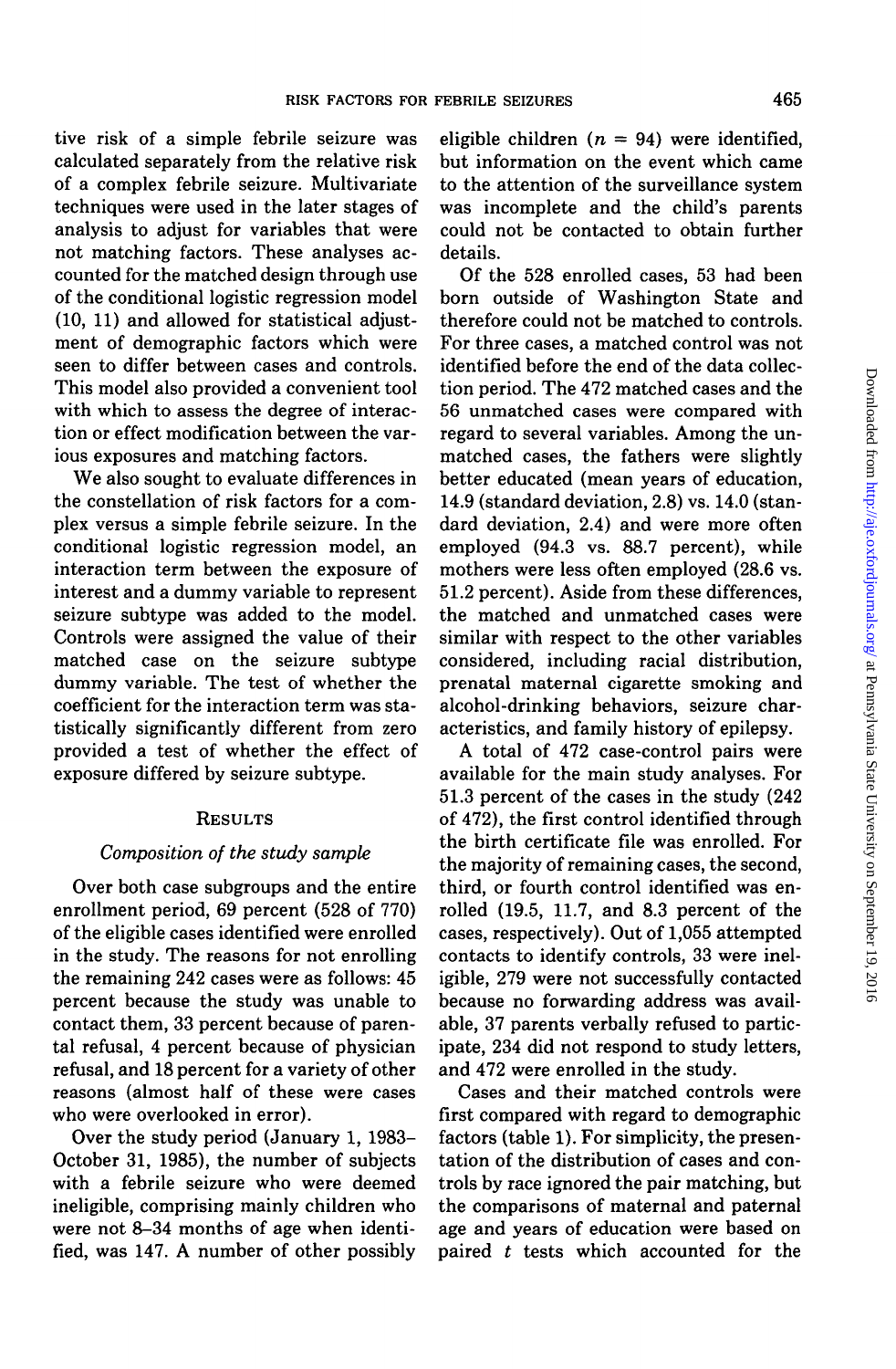| 11 asnington, 1900–1900 |                         |                         |                      |                         |                      |                         |  |
|-------------------------|-------------------------|-------------------------|----------------------|-------------------------|----------------------|-------------------------|--|
| Characteristic          | Febrile seizure subtype |                         |                      |                         |                      |                         |  |
|                         | Complex                 |                         |                      | Simple                  | Total                |                         |  |
|                         | Cases<br>$(n = 163)$    | Controls<br>$(n = 163)$ | Cases<br>$(n = 309)$ | Controls<br>$(n = 309)$ | Cases<br>$(n = 472)$ | Controls<br>$(n = 472)$ |  |
| Maternal education      |                         |                         |                      |                         |                      |                         |  |
| (years)                 | $13.0 \pm 2.0$          | $14.0 \pm 2.0$          | $13.6 \pm 2.1$       | $14.2 \pm 2.5$          | $13.4 \pm 2.1$       | $14.1 \pm 2.3$          |  |
| Paternal education      |                         |                         |                      |                         |                      |                         |  |
| (years)                 | $14.0 \pm 2.6$          | $14.6 \pm 2.5$          | $14.0 \pm 2.4$       | $14.6 \pm 2.7$          | $14.0 \pm 2.4$       | $14.6 \pm 2.6$          |  |
| Maternal age            |                         |                         |                      |                         |                      |                         |  |
| (vears)                 | $26.0 \pm 5.0$          | $28.0 \pm 4.5$          | $26.1 + 5.0$         | $28.2 \pm 4.6$          | $26.0 \pm 5.0$       | $28.1 \pm 4.6$          |  |
| Maternal race (%)       |                         |                         |                      |                         |                      |                         |  |
| White                   | 88.9                    | 90.8                    | 85.1                 | 94.8                    | 86.4                 | 93.4                    |  |
| Nonwhite                | 11.1                    | 9.2                     | 14.9                 | 5.2                     | 13.6                 | 6.6                     |  |

TABLE 1 *Demographic characteristics of cases and controls in a study of febrile seizures in childhood, western Washington, 1983-1985\**

\* *n* may vary by 1 or 2 for different characteristics because of missing data.

 $\dagger$  Mean  $\pm$  standard deviation.

matched study design. The case parents were less educated than the parents of controls, and the case mothers were about 2 years younger than the control mothers for both the complex and simple febrile seizure subgroups. Complex febrile seizure cases and their matched controls had similar distributions by maternal race. In the simple febrile seizure group, cases and controls had quite different distributions by maternal race; about 85 percent of case mothers were white compared with 95 percent of control mothers. Because of these important and statistically significant case-control differences in maternal race, age, and education, all subsequent multivariate analyses adjusted for these factors. The conditional logistic regression model used in the multivariate analyses allows one, in essence, to match on covariates which were not included as matching variables in the study design.

## *Mother's use of alcohol and cigarettes during pregnancy*

Information on maternal alcohol drinking and cigarette smoking during the pregnancy involving the case or control child was collected during the interview with the mother of each study subject. For 87 study participants, the questions on alcohol and smoking were administered a second time approximately 2 weeks after the first interview to assess the test-retest reliability of responses using the weighted kappa statistic (12). The same interviewer performed both interviews, and the women who were asked a second time about smoking and alcohol use in pregnancy were chosen at random from the entire study population. The percentage of agreement between the two responses was consistently between 94 and 99 percent. The weighted kappas ranged from 0.60 to 0.97 for the subject's responses on smoking and alcohol intake in each trimester of pregnancy.

The frequency of maternal alcohol intake in pregnancy is presented separately for complex and simple febrile seizure cases and controls (table 2), ignoring the matched design of the study for ease of presentation. Frequencies are presented for drinking at any time during pregnancy (yes/no) and also for first-trimester alcohol use. All alcoholic beverage types were combined, and the original six categories from the questionnaire (no drinks per week, <1/week, 1-2/week,  $\geq 3$ /week, 1-2/day, and  $\geq 3$ /day) were combined in three groups: less than one drink per week, 1-6 drinks per week, and seven or more drinks per week. The last category was the highest level of drinking which could be examined because of the paucity of women drinking at higher levels.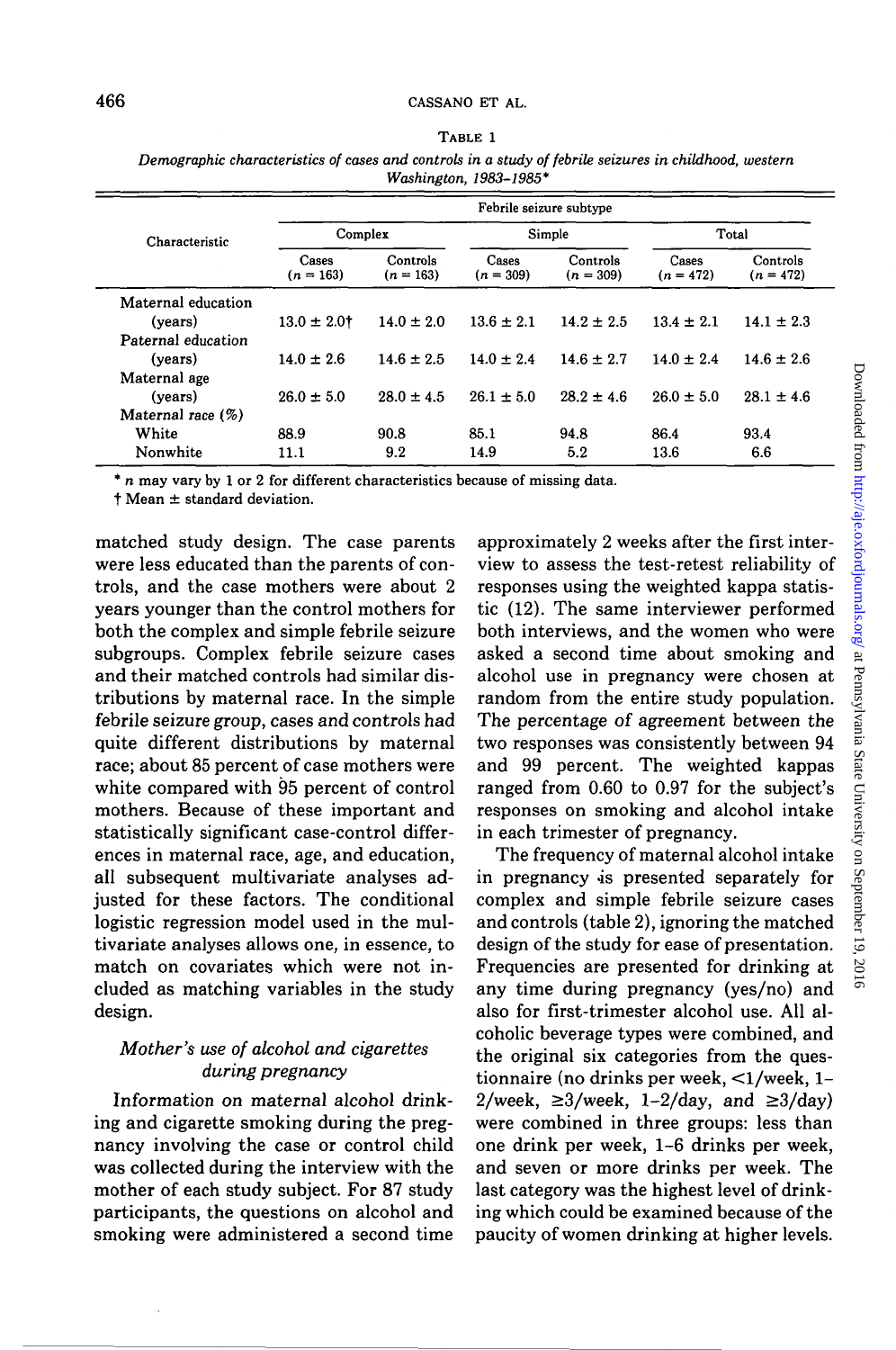| ABL<br>м<br>4 E V |  |
|-------------------|--|
|-------------------|--|

|                                   | Febrile seizure subtype |                         |                      |                         |                      |                         |  |
|-----------------------------------|-------------------------|-------------------------|----------------------|-------------------------|----------------------|-------------------------|--|
| Characteristic                    | Complex                 |                         | Simple               |                         | Total                |                         |  |
|                                   | Cases<br>$(n = 163)$    | Controls<br>$(n = 163)$ | Cases<br>$(n = 309)$ | Controls<br>$(n = 309)$ | Cases<br>$(n = 472)$ | Controls<br>$(n = 472)$ |  |
| Maternal alcohol use (%)          |                         |                         |                      |                         |                      |                         |  |
| Any time during pregnancy         |                         |                         |                      |                         |                      |                         |  |
| Nondrinker                        | 45.1                    | 59.5                    | 59.5                 | 64.4                    | 54.6                 | 62.7                    |  |
| Drinker                           | 54.9                    | 40.5                    | 40.5                 | 35.6                    | 45.4                 | 37.3                    |  |
| During the first trimester        |                         |                         |                      |                         |                      |                         |  |
| Nondrinker                        | 50.9                    | 61.1                    | 63.6                 | 69.6                    | 59.3                 | 66.7                    |  |
| Drinker                           |                         |                         |                      |                         |                      |                         |  |
| Total                             | 49.1                    | 38.9                    | 36.4                 | 30.4                    | 40.7                 | 33.3                    |  |
| By frequency                      |                         |                         |                      |                         |                      |                         |  |
| $<$ 1 drink/week                  | 21.7                    | 22.8                    | 16.6                 | 11.3                    | 18.3                 | 15.3                    |  |
| 1-6 drinks/week                   | 23.0                    | 14.8                    | 15.9                 | 16.8                    | 18.3                 | 16.1                    |  |
| $\geq$ 7 drinks/week              | 4.3                     | 1.2                     | 3.9                  | 2.3                     | 4.1                  | 1.9                     |  |
| Maternal cigarette smoking $(\%)$ |                         |                         |                      |                         |                      |                         |  |
| Nonsmoker                         | 62.1                    | 77.3                    | 66.9                 | 79.3                    | 65.2                 | 78.6                    |  |
| Quit smoking during pregnancy     | 8.7                     | 6.1                     | 8.1                  | 5.8                     | 8.3                  | 5.9                     |  |
| Smoked throughout pregnancy       |                         |                         |                      |                         |                      |                         |  |
| Total                             | 29.2                    | 16.5                    | 25.0                 | 14.9                    | 26.4                 | 15.4                    |  |
| By amount smoked                  |                         |                         |                      |                         |                      |                         |  |
| $1-10$ cigarettes/day             | 11.2                    | 4.3                     | 9.7                  | 6.5                     | 10.2                 | 5.7                     |  |
| 11-20 cigarettes/day              | 12.4                    | 10.4                    | 11.7                 | 6.5                     | 11.9                 | 7.8                     |  |
| $\geq$ 21 cigarettes/day          | 5.6                     | 1.8                     | 3.6                  | 1.9                     | 4.3                  | 1.9                     |  |

*Frequency of prenatal maternal alcohol use and cigarette smoking in a study of febrile seizures in childhood, western Washington, 1983-1985\**

' *n* may vary by 1 or 2 for different characteristics because of missing data.

The mothers of simple febrile seizure cases and controls had fairly similar frequency distributions for alcohol drinking in the first trimester (table 2). The mothers of complex febrile seizure cases and controls, however, had more dissimilar patterns of alcohol intake in the first trimester. In this subgroup, first-trimester alcohol drinkers comprised 49 and 39 percent of the mothers of the cases and controls, respectively. Approximately the same proportions of case and control mothers reported consuming less than one drink per week, but more mothers of cases reported having 1-6 drinks per week and seven or more drinks per week compared with the mothers of controls.

Although the results are not shown in detail, the association between maternal alcohol intake at any time during pregnancy (coded as yes/no) and the risk of a febrile seizure was assessed through calculation of the odds ratio, adjusting for mother's race, age, and educational level. Children exposed to prenatal alcohol had an approximately twofold increase in the risk of a complex febrile seizure compared with the children of nondrinkers (odds ratio  $(OR) = 2.2$ , 95 percent confidence interval (CI) 1.3-3.8), but prenatal alcohol exposure had little relation to the risk of a simple febrile seizure (OR = 1.2, 95 percent CI 0.8-1.8). A statistical test was performed to determine whether the effect of prenatal alcohol on the risk of a febrile seizure varied by seizure subtype. The likelihood ratio statistic (1 df) for the coefficient of the interaction term between disease subgroup and prenatal alcohol exposure was 3.54 (p  $= 0.06$ ), and although this did not quite reach the 0.05 level of statistical significance, the effect of alcohol was examined separately for complex and simple febrile seizure subgroups.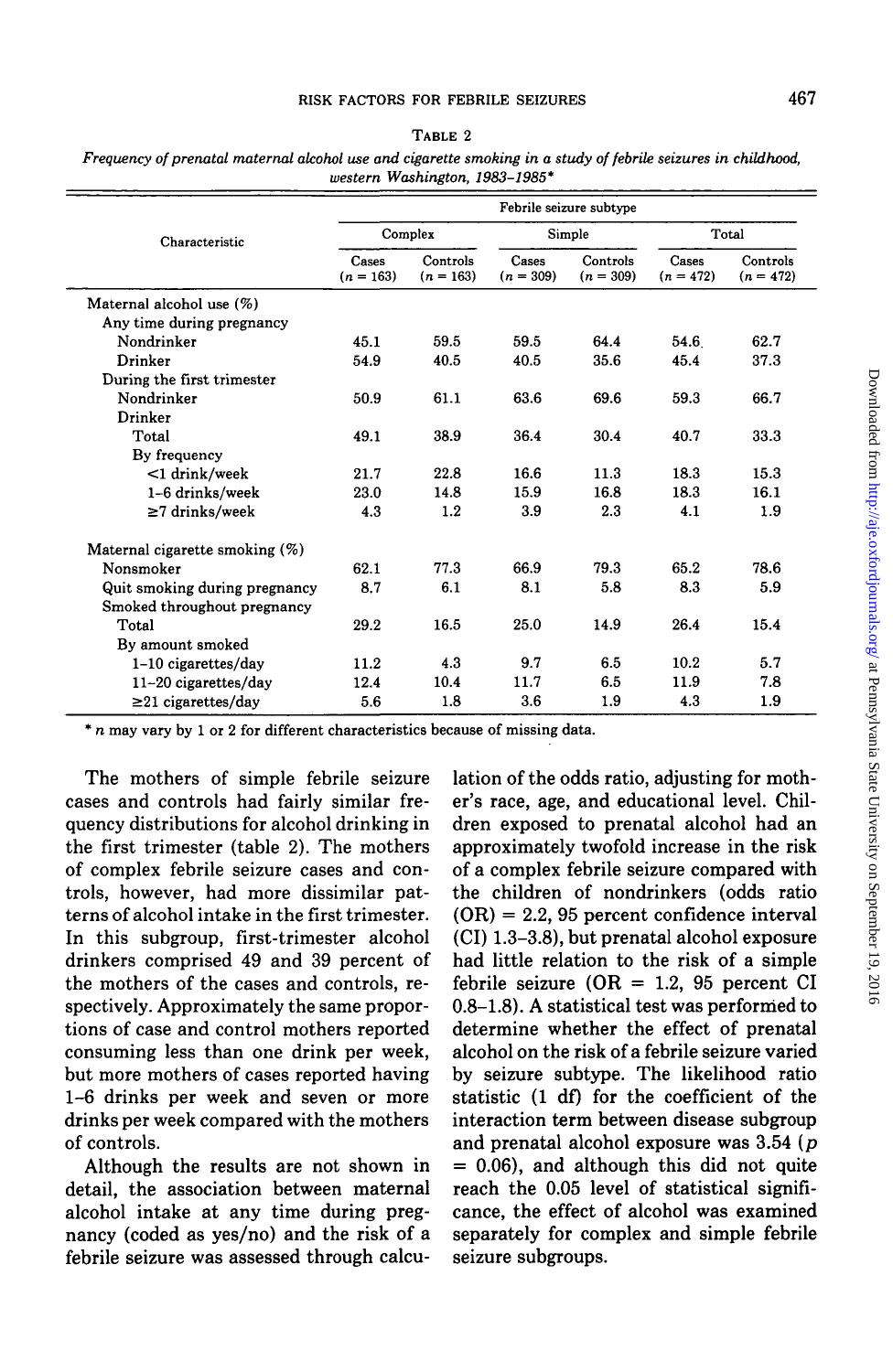|                      | Odds ratio adjusted for maternal age, education, and race |                     |                    |  |  |
|----------------------|-----------------------------------------------------------|---------------------|--------------------|--|--|
|                      | First<br>trimester                                        | Second<br>trimester | Third<br>trimester |  |  |
| Nondrinker           | 1.0                                                       | 1.0                 | 1.0                |  |  |
| Alcohol drinker      |                                                           |                     |                    |  |  |
| Total                | $1.8(1.1-3.0)^*$                                          | $1.5(0.9-2.7)$      | $1.4(0.8-2.6)$     |  |  |
| By frequency         |                                                           |                     |                    |  |  |
| $<$ 1 drink/week     | $1.3(0.6-2.5)$                                            | $0.9(0.4-1.8)$      | $1.1(0.5-2.2)$     |  |  |
| 1-6 drinks/week      | $1.9(0.9-3.8)$                                            | $2.6(1.2-5.7)$      | $2.5(1.0-6.1)$     |  |  |
| $\geq$ 7 drinks/week | $7.5(1.3-42.0)$                                           | $2.9(0.4 - 22.2)$   | $1.1(0.2 - 9.0)$   |  |  |

TABLE 3 *Risk of a complex febrile seizure in childhood, by maternal alcohol intake during each trimester of pregnancy,*

\* Numbers in parentheses, 95 percent confidence interval.

The relation between maternal alcohol intake in each trimester and the risk of a complex febrile seizure in the child was examined (table 3). The strength of the effect, as measured by the odds ratio estimate, was greatest in the first trimester, with an odds ratio of 1.8 (95 percent CI 1.1-3.0). The dose-response relation was also assessed in each trimester. The trend tests were statistically significant for both the first and second trimesters ( $p = 0.005$ and  $p = 0.018$ , respectively) but not for the third trimester, and the pattern of the odds ratios was most striking in the first trimester. All further analyses on the relation between maternal alcohol intake in pregnancy and the risk of a complex febrile seizure focused on first-trimester exposure to alcohol.

The adjustment for demographic factors, while changing the point estimates of the odds ratios somewhat, did not have much effect on the statistical significance of the dose-response relation, and both the crude and adjusted odds ratios for first-trimester maternal alcohol intake showed a statistically significant trend (table 4). Little elevation in risk was seen for children whose mothers drank alcohol less than once per week. There was about a twofold and a 7.5 fold increase in the risk of a complex febrile seizure among children of mothers drinking 1-6 drinks per week and seven or more drinks per week, respectively, when compared with the risk among children of nondrinking mothers.

Smoking and alcohol intake are related behaviors, and it is possible that the effect of one of these exposures may be explained at least partially by the other. To address this, the odds ratios for a complex febrile seizure according to level of first-trimester maternal alcohol intake were further adjusted for maternal smoking in pregnancy (coded as nonsmoker and smoker at one of three levels). The odds ratios for a complex febrile seizure by maternal alcohol intake were not materially changed from the earlier values (table 4), and the test for trend remained statistically significant.

The complex and simple febrile seizure subgroups were examined for differences in the effect of smoking during pregnancy. The association between smoking at any time during pregnancy (coded as yes/no) and the risk of a febrile seizure was assessed through calculation of the odds ratio, adjusting for mother's race, age, and educational level. Children of mothers who smoked during pregnancy had a 1.5-fold increase in the risk of a complex febrile seizure compared with the children of nonsmokers (95 percent CI 0.9-2.6). There was a somewhat greater increase in the risk of a simple febrile seizure for children of mothers who smoked compared with children of nonsmokers  $(OR = 1.9, 95)$  percent CI 1.3-2.9). The likelihood ratio statistic (1 df) for the regression coefficient of the smoking  $\times$  case subgroup interaction term was not statistically significant ( $p = 0.84$ ), and the subsequent analyses on smoking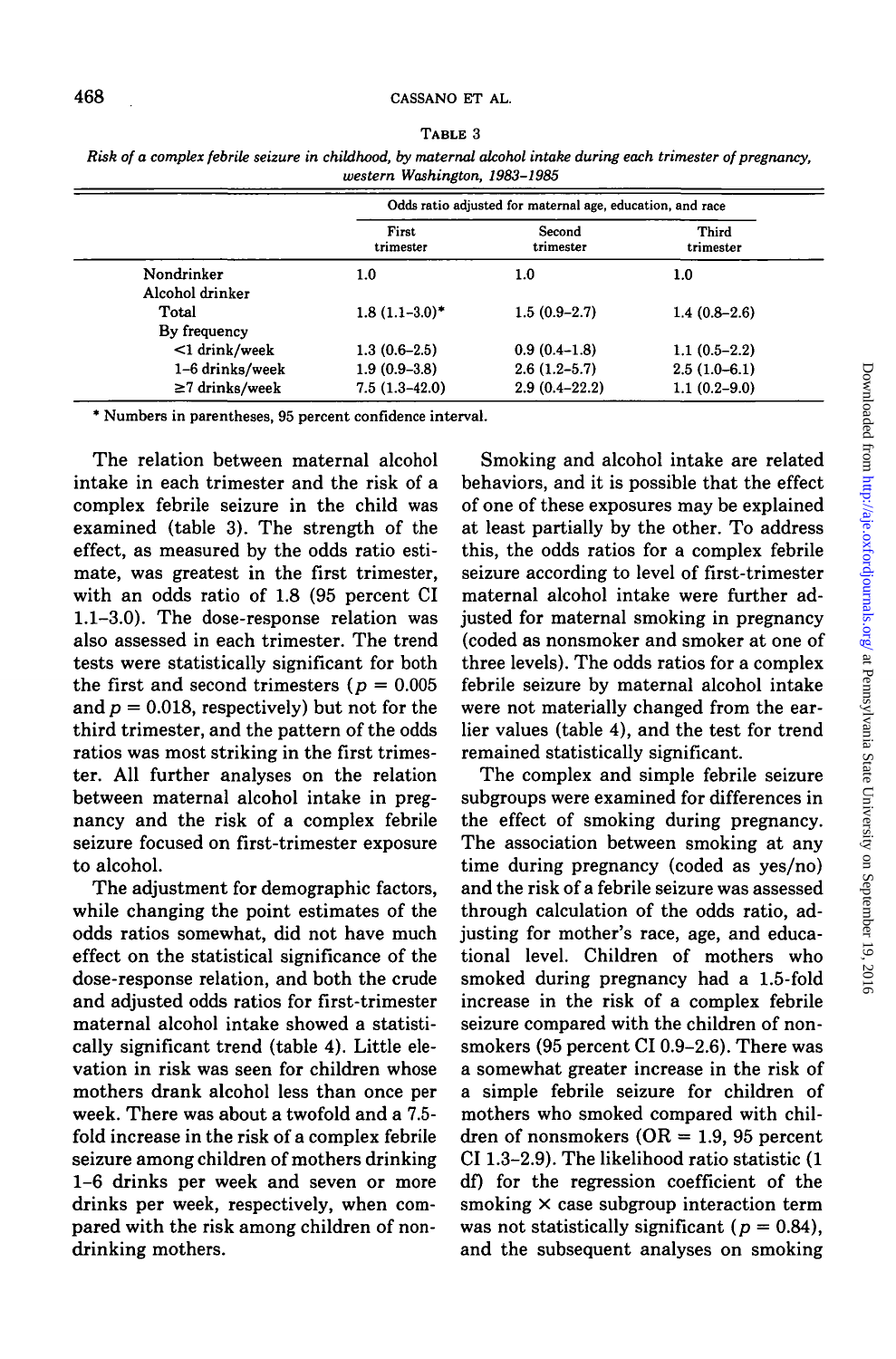|                      | Crude            |                     | Adjusted for mother's age,<br>education, and race |                    | Adjusted for mother's<br>age, education, race, and<br>cigarette smoking |                   |
|----------------------|------------------|---------------------|---------------------------------------------------|--------------------|-------------------------------------------------------------------------|-------------------|
|                      | Odds ratio       | $p_{\mathrm{tend}}$ | Odds ratio                                        | $p_{\text{trend}}$ | Odds ratio                                                              | $p_{\text{trad}}$ |
| Nondrinker           | 1.0              |                     | 1.0                                               |                    | 1.0                                                                     |                   |
| Alcohol drinker      |                  |                     |                                                   |                    |                                                                         |                   |
| Total                | $1.6(1.0-2.4)$ * |                     | $1.8(1.1-3.0)$                                    |                    | $1.6(0.95-2.8)$                                                         |                   |
| By frequency         |                  |                     |                                                   |                    |                                                                         |                   |
| $<$ 1 drink/week     | $1.1(0.6-2.0)$   |                     | $1.3(0.6-2.5)$                                    |                    | $1.2(0.6-2.5)$                                                          |                   |
| 1–6 drinks/week      | $2.0(1.1-3.7)$   |                     | $1.9(0.9-3.8)$                                    |                    | $1.8(0.9-3.7)$                                                          |                   |
| $\geq$ 7 drinks/week | $3.5(0.7-17.1)$  | 0.007               | $7.5(1.3-42.0)$                                   | < 0.005            | $7.5(1.1-50.7)$                                                         | 0.02              |

TABLE 4 *Risk of a complex febrile seizure in childhood, by maternal alcohol intake during the first trimester of pregnancy, western Washington, 1983-1985*

\* Numbers in parentheses, 95 percent confidence interval.

considered all febrile seizure cases together. Twenty-six percent of the mothers of cases smoked throughout pregnancy, compared with 15 percent of the mothers of controls (table 2).

The risk of a febrile seizure across levels of cigarette smoking was considered, and the dose-response relation was assessed in two ways (table 5). First, the effect of duration of smoking was examined, comparing women who quit smoking during the first or second trimester and women who smoked throughout pregnancy with nonsmokers. Second, the intensity of smoking was addressed, comparing women who smoked throughout pregnancy at three levels  $(1-10, 11-20,$  and  $\geq 21$  cigarettes/day) with nonsmokers, omitting women who quit smoking during pregnancy. These two measures of dose were not independent; women who quit smoking during pregnancy comprised mostly women who had been smoking 1-10 cigarettes per day, whereas women who smoked throughout pregnancy had a different distribution. For each analysis, these two dose-response relations were assessed and a test for trend was computed using the likelihood ratio statistic from the conditional logistic regression model.

The crude and adjusted results for maternal cigarette smoking were similar, and in both instances the trend tests for duration and intensity of smoking exposure were statistically significant. Children of women who quit smoking during pregnancy

were similar to the children of nonsmokers in their risk of a febrile seizure. Children of women who kept smoking throughout pregnancy had a twofold increase in the risk of a febrile seizure compared with the children of nonsmokers. There was an increasing risk with increasing amount smoked, and children of the heaviest smokers had a 2.6-fold increase in the risk of a febrile seizure (95 percent CI 1.0-6.6) compared with the children of nonsmokers.

The relation between maternal smoking and the risk of a febrile seizure in the child was examined, adjusting for maternal alcohol intake in the first trimester (coded as nondrinker and alcohol drinker at one of three levels) (table 6). The estimates of the odds ratios for smoking were calculated separately for the simple febrile seizure and complex febrile seizure subgroups because the effect of alcohol differed across the case subgroups. In the simple febrile seizure group, controlling for first-trimester maternal alcohol intake had little effect on the odds ratios for smoking. However, in the complex febrile seizure group, controlling for alcohol intake in the first trimester had a striking effect on the relation between smoking and the risk of a febrile seizure. The odds ratios were reduced and approached the null value, and the tests for trend for both duration and intensity of exposure were no longer statistically significant.

In an attempt to understand the mecha-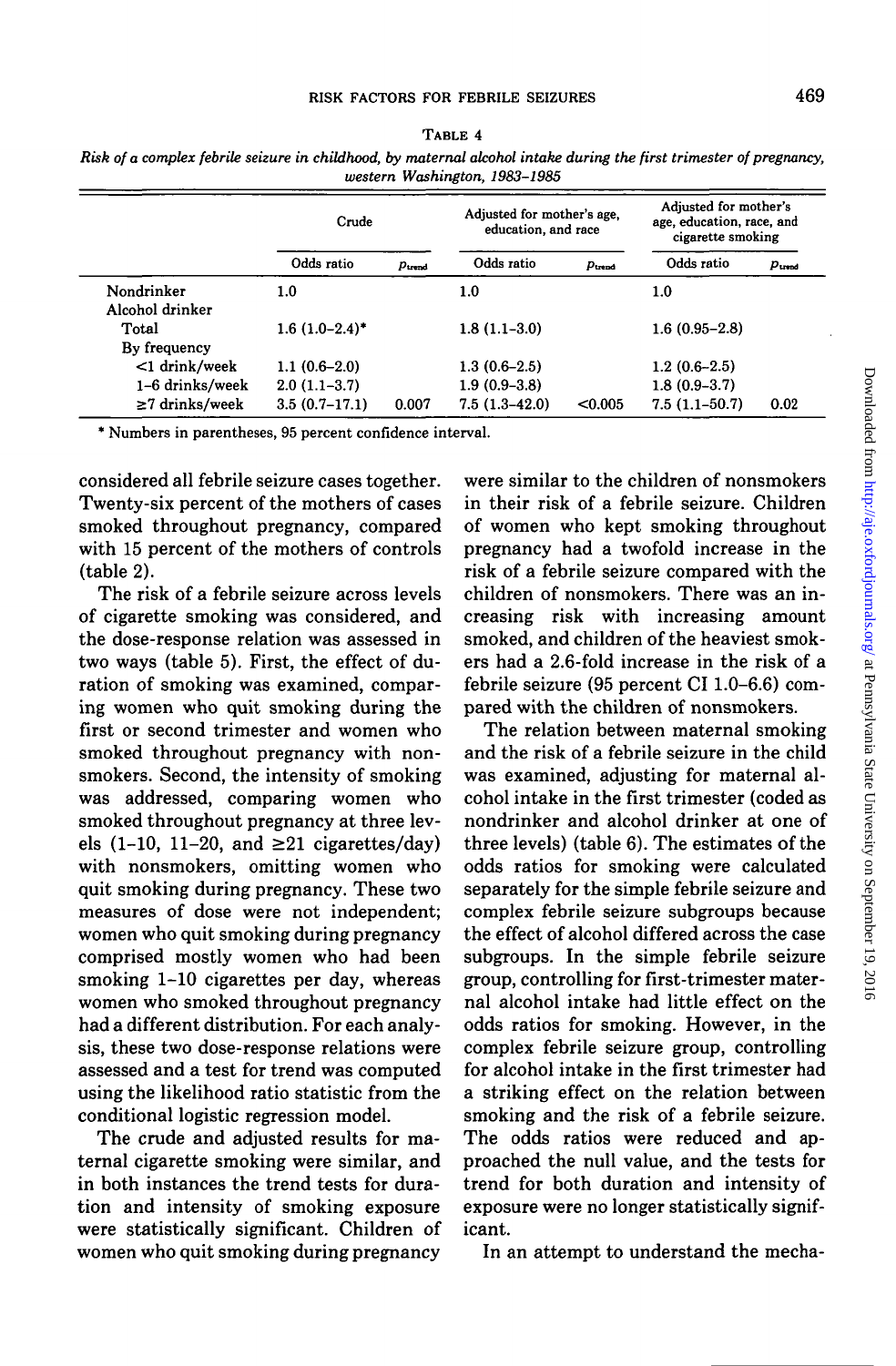TABLE 5

|                               | Crude odds<br>ratio | $p_{\text{trend}}$ | Odds ratio adjusted<br>for maternal age,<br>education, and race | $p_{\text{trend}}$ |
|-------------------------------|---------------------|--------------------|-----------------------------------------------------------------|--------------------|
| Nonsmoker                     | 1.0                 |                    | 1.0                                                             |                    |
| Quit smoking during pregnancy | $1.6(1.0-2.7)$ *    |                    | $1.2(0.7-2.1)$                                                  |                    |
| Smoked throughout pregnancy   |                     |                    |                                                                 |                    |
| Total                         | $2.1(1.5-2.9)$      | < 0.001            | $2.0(1.3-2.8)$                                                  | < 0.001            |
| By amount smoked              |                     |                    |                                                                 |                    |
| $1-10$ cigarettes/day         | $2.1(1.2-3.5)$      |                    | $1.6(0.9-2.9)$                                                  |                    |
| 11-20 cigarettes/day          | $2.0(1.2-3.2)$      |                    | $2.0(1.2-3.4)$                                                  |                    |
| $\geq$ 21 cigarettes/day      | $2.7(1.2-6.1)$      | < 0.001            | $2.6(1.0-6.6)$                                                  | < 0.001            |

\* Numbers in parentheses, 95 percent confidence interval.

TABLE 6

*Risk of a febrile seizure in childhood, by maternal cigarette smoking during pregnancy, adjusted for maternal alcohol intake during the first trimester, western Washington, 1983-1985*

|                               | Odds ratio adjusted for maternal first-trimester alcohol intake,<br>age, education, and race |                    |                           |                    |  |
|-------------------------------|----------------------------------------------------------------------------------------------|--------------------|---------------------------|--------------------|--|
|                               | Complex<br>febrile seizure                                                                   | $p_{\text{trend}}$ | Simple<br>febrile seizure | $p_{\text{trend}}$ |  |
| Nonsmoker                     | 1.0                                                                                          |                    | 1.0                       |                    |  |
| Quit smoking during pregnancy | $1.0(0.4 - 2.7)^*$                                                                           |                    | $1.2(0.6-2.5)$            |                    |  |
| Smoked throughout pregnancy   |                                                                                              |                    |                           |                    |  |
| Total                         | $1.2(0.6-2.3)$                                                                               | 0.63               | $2.0(1.2-3.4)$            | < 0.005            |  |
| By amount smoked              |                                                                                              |                    |                           |                    |  |
| 1-10 cigarettes/day           | $1.3(0.4-4.2)$                                                                               |                    | $1.5(0.7-3.2)$            |                    |  |
| 11-20 cigarettes/day          | $1.1(0.5-2.7)$                                                                               |                    | $2.6(1.3-5.3)$            |                    |  |
| $\geq$ 21 cigarettes/day      | $0.9(0.2-4.9)$                                                                               | 0.81               | $2.4(0.7-8.2)$            | < 0.005            |  |

\* Numbers in parentheses, 95 percent confidence interval.

nism through which maternal prenatal smoking might increase the risk of a simple febrile seizure, we considered the possibility that the children of mothers who smoked were sick more often and were at increased risk of a simple febrile seizure through their exposure to more fevers. This question seemed especially important to consider vis-a-vis the smoking-in-pregnancy finding, because the incidence of upper respiratory illness is reportedly increased among the children of smokers (13). When the analyses for smoking were adjusted for a history of medical problems with the ears, nose, or lungs, as reported by the mother, the effect of smoking was virtually unchanged. Similarly, adjustment for the number of febrile illnesses the child had had in the past year (maternal report) had

little effect on the odds ratio estimates for the effect of smoking. Adjusting for birth weight, which is known to be decreased among the children of smokers (14), also had little effect on the odds ratio estimates.

### **DISCUSSION**

Maternal alcohol drinking in the first trimester of pregnancy was associated with an increase in the risk of a complex febrile seizure, and a strong dose response was observed, but there was little association between alcohol and the risk of a simple febrile seizure. Maternal cigarette smoking in pregnancy was associated with a twofold increase in the risk of a simple febrile seizure, and a strong dose response was found. Although initial results showed an associ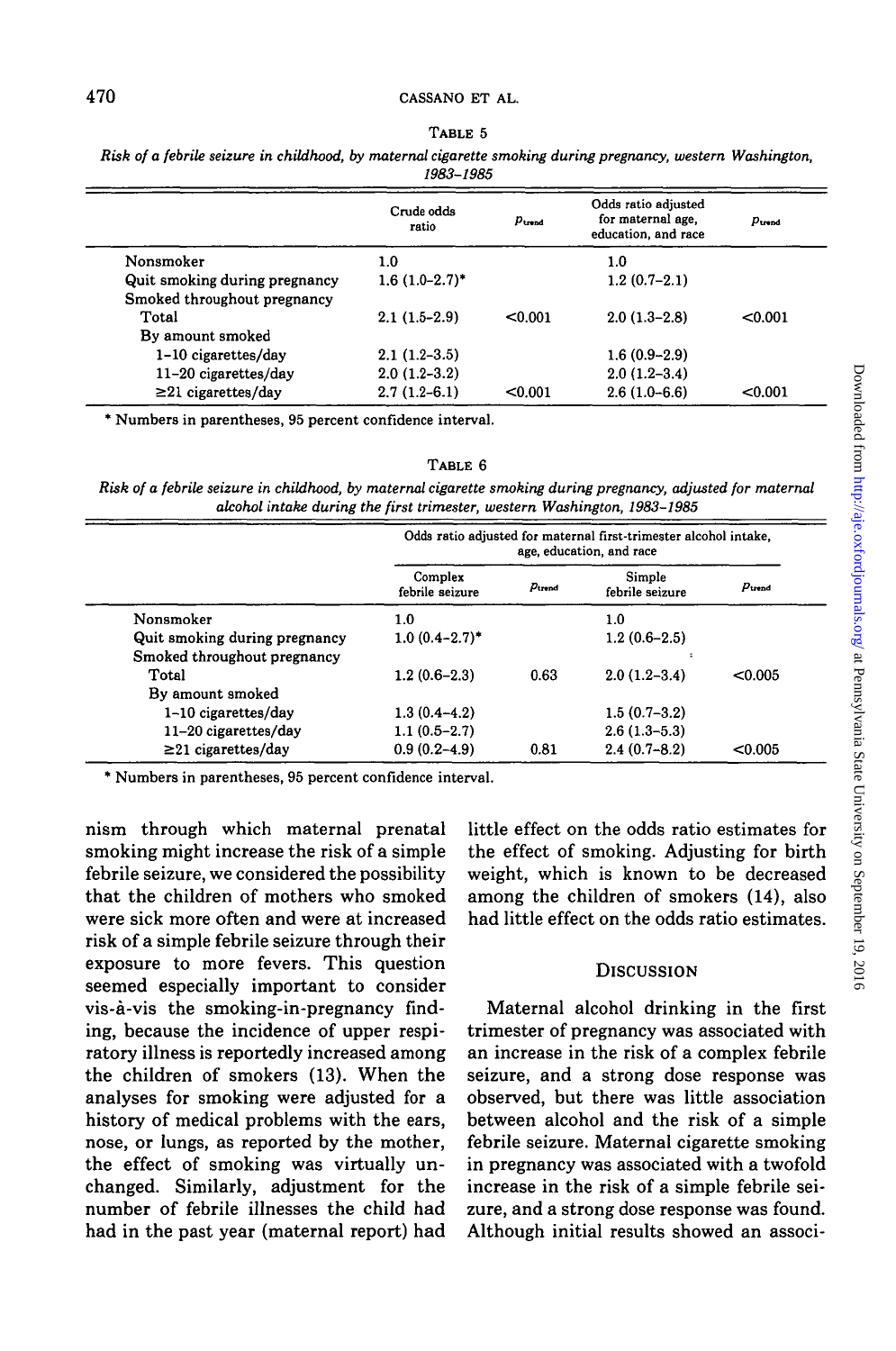ation between maternal prenatal smoking and the risk of a complex febrile seizure in the child, after adjustment for prenatal maternal alcohol intake there was little or no relation. Before we commence further discussion of the study results, some strengths and possible weaknesses of the study deserve attention.

The present study identified children with febrile seizures primarily through emergency room logs, not through hospital inpatient records or specialty clinics where patients are likely to be referred for care. Previous studies which used cases ascertained through hospitals or specialty-care clinics have been shown to suffer from selection bias, leading to an overestimation of the severity of sequelae (15). Just as this type of referral bias is known to affect studies on the prognosis of febrile seizures, it may also affect studies on the etiology of febrile seizures. Although a lesser degree of this kind of selection bias may operate in the case group considered here, the bias is probably not as large as in past studies because of the broader method of case identification. Cases most likely to be missed in the current study include children who were managed entirely by their pediatricians (without use of hospital emergency room services) and children whose parents sought no medical advice after a febrile seizure occurrence. The cases identified may also have come disproportionately from families who use the hospital emergency room for primary care. To the extent that the hospital of birth reflects these case selection factors, the fact that controls were matched to cases on hospital of birth should help to circumvent any bias in the results.

Additionally, not all cases known to have occurred participated in the study. Since no demographic information was available for the nonparticipating cases, it was impossible to delineate any bias which might have resulted from the selection of certain cases for the study. Although the extent of selection bias is unknown, it is probably less of a factor in this study than in previous case-control studies of febrile seizures, since approximately 70 percent of cases participated.

The 27 percent of controls for whom we could obtain no telephone number or forwarding address undoubtedly included many families who had moved either out of the Seattle area or out of state; this figure roughly corresponds to the 21 percent which might have been expected based on US Census estimates of population stability (16). Such migration would make these families ineligible rather than nonparticipants, because had the child experienced a febrile seizure, he or she would not have been identified through the surveillance system. Thus, the filtering mechanism which applied to controls was roughly similar to that which applied to cases in that both cases and controls had to have been born in Washington State and had to be resident in the study area at the time of data collection to be included in the study.

For the control group, availability of data from the birth certificates provided an opportunity to examine factors associated with recruitment into the study. Within the group of controls who were our first choice (born closest to case), mothers who participated were an average of 3 years older, more often white, and less often of lower socioeconomic status than mothers who did not participate. Of particular concern is whether this selective participation might bias the findings presented here—for instance, if smoking and alcohol use among participating control mothers were not representative. Among all study mothers, smoking was more common among younger, less educated women. Alcohol intake was less common among nonwhite mothers but had little relation to age or education. All multivariate analyses were controlled for maternal age, race, and education in an attempt to remedy any bias which might have resulted from selective participation in the control group. Additionally, the finding of a significant dose response argues that these findings are not merely the result of an unrepresentative group of controls.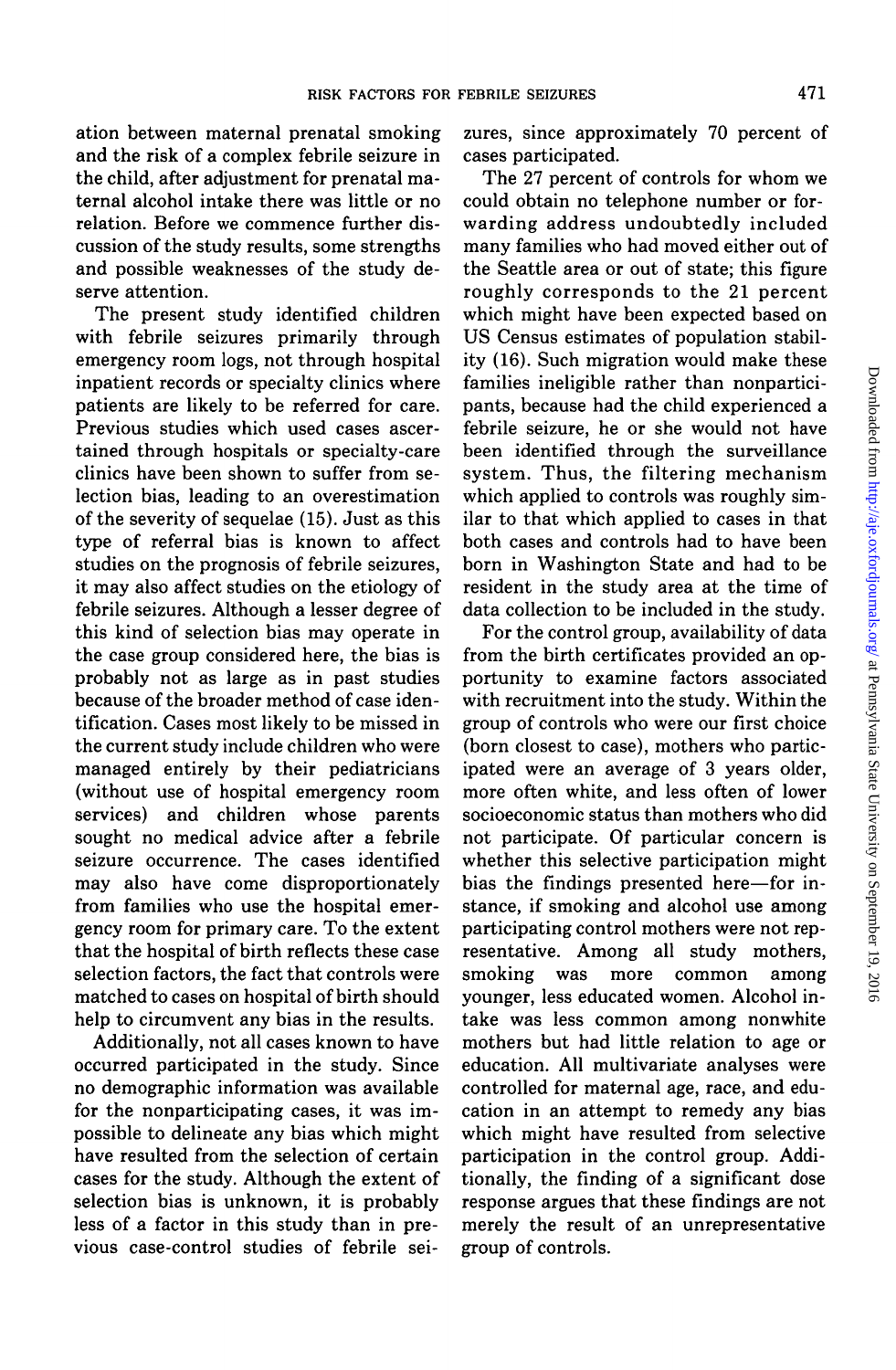In the control group, approximately 22 percent of women smoked during pregnancy. This figure agrees closely with expectation based on all Washington State births; in 1984, the first year smoking information was added to the birth certificate, 22.9 percent of mothers reported smoking during their pregnancies (S. Schwartz, University of Washington, personal communication, 1989). In the present study, there was an approximately twofold increase in the risk of a febrile seizure associated with smoking. Among the complex febrile seizure group, this effect was explained entirely by maternal alcohol use in the first trimester. For the simple febrile seizure group, in contrast, each attempt to elucidate the mechanism through which smoking might increase the risk of a febrile seizure was unsuccessful. Although no previous studies have specifically considered maternal smoking and febrile seizure risk, in two studies which considered maternal prenatal smoking and the risk of epilepsy in the child (5, 17), no association was demonstrated.

The relation between maternal smoking and the risk of a simple febrile seizure appears to merit further study, both to confirm the association and (if verified) to determine the underlying mechanism. Investigation of an entity such as febrile seizures is difficult because the event under study occurs in association with a febrile illness. Hence, there is a possibility that differences which are assessed between cases and controls may be related to the risk of fever and not necessarily related to the risk of seizing with fever. Exploration of several hypothesized mechanisms in these data suggested that the effect of maternal prenatal smoking on the risk of a simple febrile seizure was independent of the frequency of feverish illness or the type of illness that these children may have experienced. In another prospective study, an increased risk of febrile seizures was noted among children with a history of ear infection, frequent sore throats, or pneumonia (18), although neither prenatal nor postnatal maternal smoking was considered and there was no information on whether a history of any of these illnesses preceded the occurrence of a febrile seizure.

Data from several cohort studies of parturient women have reported that 2.8 percent of women had seven or more alcoholic drinks per week during pregnancy (19, 20); this figure corresponds closely to the frequency of alcohol drinking at this level observed in the current study. The frequency of drinking among the mothers of controls differed for the two subgroups: 41 percent of the mothers of complex febrile seizure controls drank at some time during pregnancy compared with 36 percent of the mothers of simple febrile seizure controls. This difference is not likely to be explained by demographic differences in these groups, since the two control groups appeared quite similar in their distributions by maternal age, education, and race. In any case, the association between drinking and the risk of a complex febrile seizure would be strengthened if the simple febrile seizure control group were somehow a better representation of the behavior of mothers of controls.

In considering maternal alcohol intake as a potential risk factor for complex febrile seizures in the child, other factors that may differ between mothers who drink alcohol and mothers who abstain must be considered. If there are maternal characteristics which lead to maternal alcohol use and these factors are also related to the risk of a febrile seizure in the child, then the study findings would be biased. All multivariate analyses were adjusted for maternal age, educational level, and race, and the adjusted odds ratios showed a strong trend of increasing risk of a complex febrile seizure with increasing level of maternal alcohol intake. In an attempt to adjust for differences in maternal care practices (e.g., fever control), we examined the effect of maternal alcohol intake adjusted for the number of fevers the child had had in the past year (as reported by the mother); there was little change in the estimated odds ratios. The